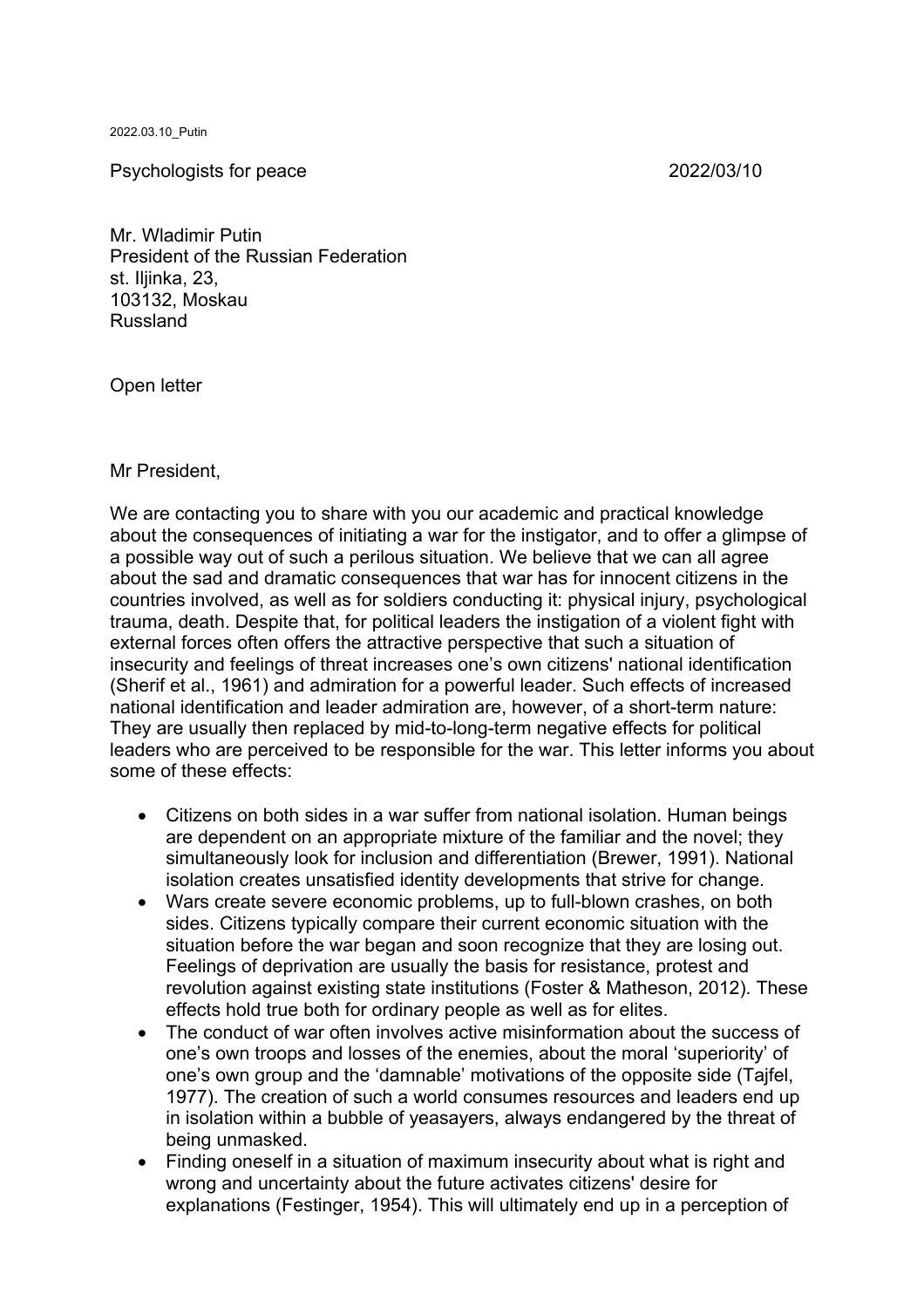reality as it actually is: People will discover who is responsible for starting the war, and for all the consequent suffering, injuries and death.

- The processes described above often generate an increasing application of state power and brutal repression (French & Raven, 1959).
- However, such repression also ends up with the increased rejection, isolation and physical endangerment of the political leaders perceived to be responsible.

What can be done to mitigate against such a predictable disastrous development? From our psychological point of view the primary recommendation is to immediately stop shooting, stop bombarding, stop fighting and stop killing. Think again about the reasons for your decision to go to war and what can ultimately be achieved with this violence, for the Russian people as well as for you personally. Think again about the alternative of a peaceful co-existence with neighbouring countries. Think again about the minimal conditions for ending up in a durable peace agreement and, above all, remain open for negotiations.

## Yours faithfully,

Prof. Dr. Ulrich Wagner, Social Psychologist, Marburg, Germany Prof. Dr. Rolf van Dick, Social Psychologist, Frankfurt, Germany Prof Thomas F. Pettigrew, Social Psychologist, Santa Cruz, CA, USA Associate Professor Dr. Nina M. Junker, Work and Organizational Psychologist, Oslo, Norway Prof. Rupert Brown, Social Psychologist, Sussex, UK Prof. Dr. Llewellyn van Zyl, Positive Psychologist, Vanderbijlpark, ZA / Eindhoven, NL Prof. Dr. Vincent Yzerbyt, Social Psychologist, UCLouvain, Belgium Prof. Dr. Michal Bilewicz, Social Psychologist, University of Warsaw, Poland Prof. Roberto Gonzalez, PhD, Social Psychologist, Universidad Catolica de Chile Prof. Linda Tropp, Ph.D., Social Psychologist, Amherst, MA, USA Prof. Dr. Miguel Moya, Social Psychologist, Universidad de Granada, Spain Dr. Hermann Swart, Social Psychologist, Stellenbosch, South Africa Prof. Dr. Jorge Vala, Social Psychologist, University of Lisboa, Portugal Prof. Dr. Jolanda Jetten, Social Psychologist, University of Queensland, Australial Prof. Dr. Andreas Homburg, Environmental Psychology, Darmstadt, Germany Prof. Dr. Eva Green, Social Psychologist, Lausanne, Switzerland Dr. Stephan Braun, Social Psychologist, Frankfurt, Germany Dr. Sylwiusz Retowski, Organizational Psychologist, Gdansk, Poland Prof. Dr. Sabine Otten, Social Psychologist, Groningen, NL Prof. Dr. Patrizia Catellani, Social Psychologist, Milano, Italy Professor Victoria Esses, Social Psychologist, London, Canada Dr. Patrick Kotzur, Social Psychologist, Durham, UK Prof. Dr. Juan A. Moriano, Social Psychologist, Universidad Nacional de Educación a Distancia (UNED), Spain Prof. Lucas Monzani, Ivey Business School at Western University, Canada Prof. Dr. Lorenzo Avanzi, Trento, Italy Stefanie Marx-Fleck, M.A., Social Psychologist, Frankfurt, Germany Dr. Aldijana Bunjak (Lecturer), Economist, St Gallen, Switzerland Prof. Christopher M. Federico, PhD, Departments of Political Science and Psychology, University of Minnesota, USA Dr. Ali Ahmad Bodla, Information Technology University, Pakistan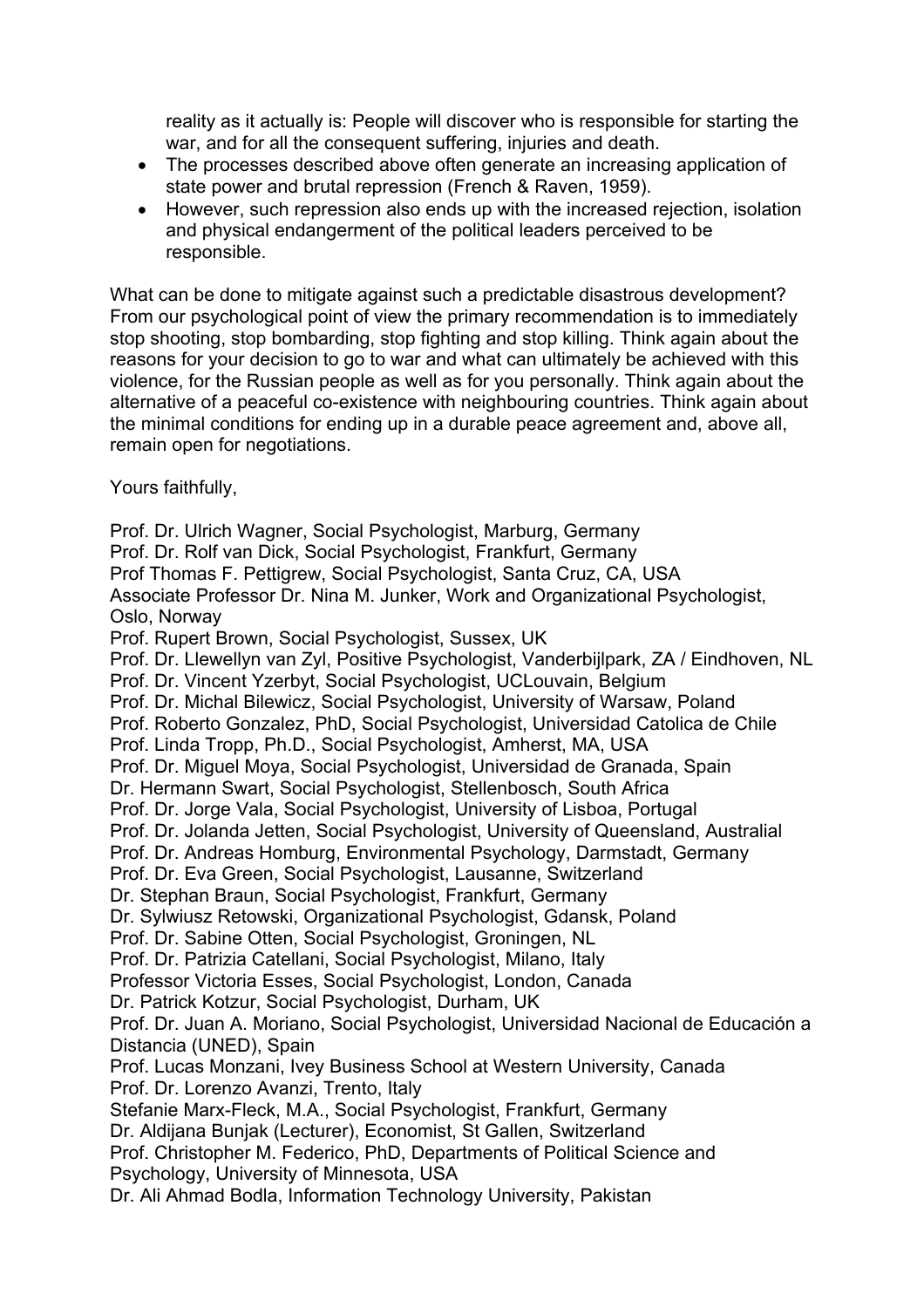Dr. Dorota Godlewska-Werner, Organizational Psychologist, Gdansk, Poland Dr Anca Minescu, Social and Political Psychology, Limerick, Ireland Prof. Dr. Andreas Mojzisch, Social Psychologist, Hildesheim, Germany Professor S. Alexander Haslam PhD, Social Psychologist, Queensland, Australia Prof. Srini Tatachari, Organizational Psychologist, Karnataka, India Prof. Dr. Julia Becker, Social Psychologist, University of Osnabrück, Germany Prof. Dr. Jan Häusser, Social Psychologist, Gießen, Germany Prof. Sut I Wong, Organizational Psychologist, Oslo, Norway Dr. Yannis Markovits, Organizational Psychologist, Thessaloniki, Greece Prof. Dr. Katrien Fransen, Expert in Leadership & Coaching, Leuven, Belgium Prof. Fernando Molero, Social Psychologist, Madrid, Spain Prof. Dr. Andreas Zick, Social Psychologist, Bielefeld, Germany Associate Professor Dr. Ilka Gleibs, London, UK Sarah Jay PhD, University of Limerick, Ireland Asst.Prof. Islam Borinca, Social Psychologist, Dublin, Ireland Prof. Dr. Rudolf Kerschreiter, Social and Organizational Psychologist, Berlin, **Germany** Prof. Dr. Martin Kersting, Work and Organizational Psychologist, Gießen, Germany Charlotte M. Edelmann, MSc, Work and Organizational Psychologist, Leuven, **Belgium** Prof. Dina Van Dijk, Organizational Psychologist, Tel-Aviv, Israel Prof. Dr. Hanna Christiansen, Child- and Youth Psychology, Marburg, Germany Prof. Dr. Maarten van Zalk, Developmental Psychologist, Osnabrück, Germany Dr. Tijana Karić, Marburg and Belgrade, Germany and Serbia Dr. Karolina W. Nieberle, Social and Organisational Psychologist, Durham, UK Dr. Antonia Kaluza, Social Psychologist, Frankfurt, Germany Stefania Paolini, PhD, Durham University, UK Dr. Nik Steffens, The University of Queensland, Australia Dr. Jérémy Lemoine, Organizational Psychologist, University of East London, UK Prof. Dr. Ludger van Gisteren, Medical Psychology, Clinical Psychology and Psychotherapy, Neuruppin, Germany Professor Catherine Haslam PhD, Clinical Psychologist, Queensland, Australia Martin Krauskopf, Psychologist, Coburg, Germany Dr. Rui Costa Lopes, social psychologist, University of Lisbon, Portugal Karin Teepe, Psychologue Clinicieme, Paris, France Prof. Dr. Daniel Bar-Tal, Social Psychologist, Israel Luisa Lima, Prof. of Social Psychology, Iscte, Lisbon, Portugal Prof. Dr. Oliver Christ, Social Psychologist, Hagen, Germany Prof. Dr. phil. Friedrich Funke, Psychologist, Dresden, Germany Dr. Manfred Thielen, Psychologischer Therapeut, Berlin, Germany Faruk Hadzic, Psychologist, Zenica, Bosnia and Herzegovina Dr. Meltem Avci-Werning, School Psychologist and President of the German Association of Psychologists (BDP), Berlin, Germany Dipl.-Psych. Gita Tripathi-Neubart, Berlin, Deutschland Prof. Dr. Thomas Kessler, Social Psychologist, Jena, Germany Dr. phil. Bärbel Wardetzki, München, Deutschland Sabrina Allen, Psychologist, Oer-Erkenschwick, Deutschland Dr. Anne Katrin Matyssek, Psychologist, Köln, Germany Dipl.Psych. Klaus Dehler, Clinical Psychologist, Bergisch Gladbach, Germany Dipl.-Psych. Jan Borning, Social Psychologist, Berlin, Germany